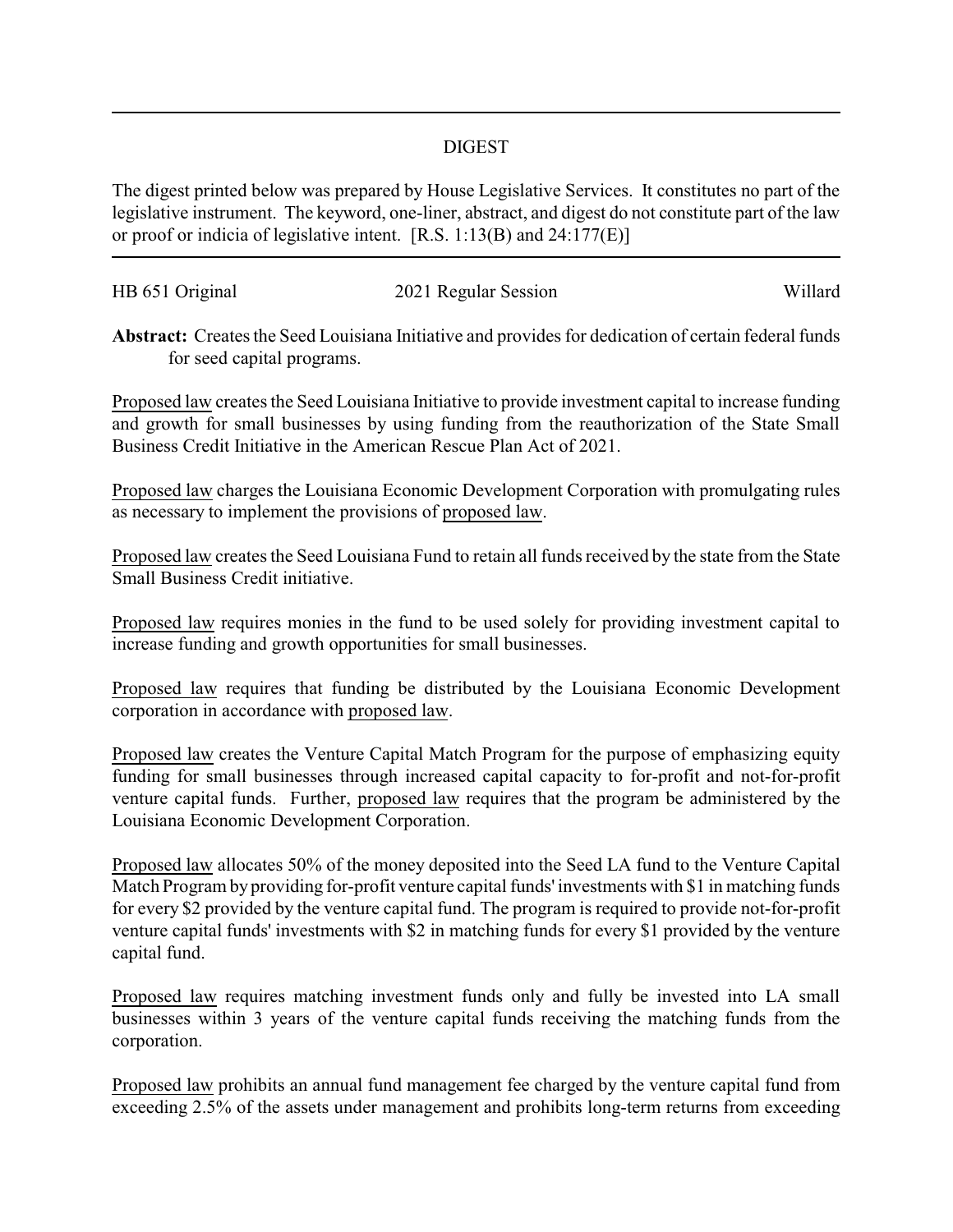20% of the profits. Further, proposed law requires that profits in excess of 20% remain in the participating fund for additional business investments.

Proposed law prohibits the corporation and venture capital funds from investing more than 20% of the program's funds into any one business.

Proposed law requires that venture capital investments under the program meet the qualifications of the Angel Investor TaxCredit Program or an alternate eligibility as determined by the corporation.

Proposed law creates the Minority, Woman, and Veteran-Owned Business Micro Loans Program for the purpose of directing funding to underserved business populations and requires the Louisiana Economic Development Corporation to administer the program.

Proposed law requires the corporation to allocate 25% of the money deposited into the Seed LA fund into the program to provide small businesses with micro loans of \$25,000 or more, not to exceed \$50,000, if the business meets the following requirements:

- (1) Is a minority, woman, or veteran-owned business or a small business located in a federally designated opportunity zone.
- (2) Is less than five years old.
- (3) Has less than ten employees.
- (4) Has less than \$1 million in annual revenue at the time of the application.

Proposed law authorizes the corporation to forgive loans provided pursuant to proposed law if the loan recipient's use of the funds is verified and the employment and sales growth performance metrics set by the corporation are met.

Proposed law creates the Early State and Growth State Innovation Program for the purpose of promoting entrepreneurism and innovation by small businesses.

Proposed law requires the program to be administered by the Louisiana Technology Transfer Office through rules promulgated by the Louisiana Economic Development Corporation.

Proposed law requires the corporation to allocate 25% of the funds deposited into the Seed LA fund to the program.

Proposed law requires the program to use the funds as follows:

- (1) Provide proof-of-concept grants of \$50,000 to applicant businesses that meet objective criteria set by the corporation.
- (2) Use a portion of the funds to enhance Phase 0 support of the state's Small Business